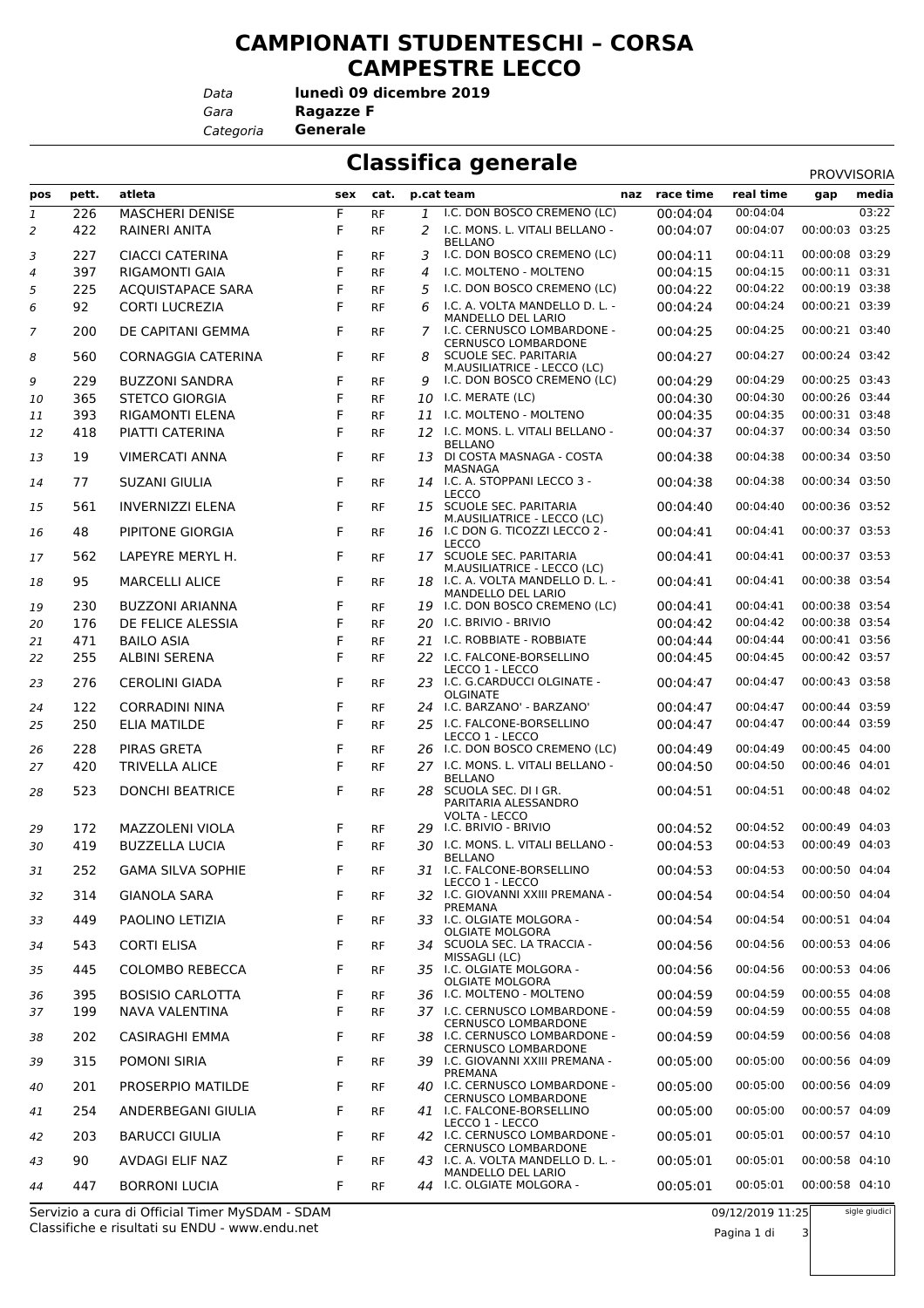## **Classifica generale** PROVISORIA

|          |            |                                                   |     |                        |    |                                                                  |     |           |           | <b>PROVVISORIA</b> |       |
|----------|------------|---------------------------------------------------|-----|------------------------|----|------------------------------------------------------------------|-----|-----------|-----------|--------------------|-------|
| pos      | pett.      | atleta                                            | sex | cat.                   |    | p.cat team                                                       | naz | race time | real time | gap                | media |
|          |            |                                                   |     |                        |    | <b>OLGIATE MOLGORA</b>                                           |     |           |           |                    |       |
| 45       | 370        | <b>BONFANTI EMMA</b>                              | F   | <b>RF</b>              |    | 45 I.C. MERATE (LC)                                              |     | 00:05:03  | 00:05:03  | 00:00:59 04:11     |       |
| 46       | 91         | CROTTA ALESSANDRA                                 | F   | <b>RF</b>              |    | 46 I.C. A. VOLTA MANDELLO D. L. -<br><b>MANDELLO DEL LARIO</b>   |     | 00:05:03  | 00:05:03  | 00:00:59 04:12     |       |
| 47       | 93         | <b>VALBUZZI SOFIA</b>                             | F   | <b>RF</b>              |    | 47 I.C. A. VOLTA MANDELLO D. L. -<br>MANDELLO DEL LARIO          |     | 00:05:03  | 00:05:03  | 00:01:00 04:12     |       |
| 48       | 338        | CIVILLINI LUCREZIA                                | F   | <b>RF</b>              |    | 48 I.C. M. D'OGGIONO OGGIONO -<br><b>OGGIONO</b>                 |     | 00:05:04  | 00:05:04  | 00:01:00 04:12     |       |
| 49       | 542        | <b>BESTETTI GIULIA</b>                            | F   | <b>RF</b>              | 49 | SCUOLA SEC. LA TRACCIA -<br>MISSAGLI (LC)                        |     | 00:05:04  | 00:05:04  | 00:01:01 04:13     |       |
| 50       | 337        | <b>CORTI ERICA</b>                                | F   | <b>RF</b>              |    | 50 I.C. M. D'OGGIONO OGGIONO -<br><b>OGGIONO</b>                 |     | 00:05:04  | 00:05:04  | 00:01:01 04:13     |       |
| 51       | 366        | SCACCABAROZZI GIULIA                              | F   | <b>RF</b>              |    | 51 I.C. MERATE (LC)                                              |     | 00:05:06  | 00:05:06  | 00:01:03 04:14     |       |
| 52       | 173        | <b>SALA NOEMI</b>                                 | F   | <b>RF</b>              |    | 52 I.C. BRIVIO - BRIVIO                                          |     | 00:05:06  | 00:05:06  | 00:01:03 04:14     |       |
| 53       | 563        | <b>MEZZERA BEATRICE</b>                           | F   | <b>RF</b>              | 53 | SCUOLE SEC. PARITARIA                                            |     | 00:05:06  | 00:05:06  | 00:01:03 04:14     |       |
| 54       | 564        | RUZZA ALESSIA                                     | F   | <b>RF</b>              | 54 | M.AUSILIATRICE - LECCO (LC)<br>SCUOLE SEC. PARITARIA             |     | 00:05:07  | 00:05:07  | 00:01:03 04:15     |       |
| 55       | 18         | <b>BIFFI SARA</b>                                 | F   | RF                     |    | M.AUSILIATRICE - LECCO (LC)<br>55 DI COSTA MASNAGA - COSTA       |     | 00:05:07  | 00:05:07  | 00:01:03 04:15     |       |
| 56       | 367        | <b>BELLUZZO ALICE</b>                             | F   | <b>RF</b>              |    | MASNAGA<br>56 I.C. MERATE (LC)                                   |     | 00:05:07  | 00:05:07  | 00:01:04 04:15     |       |
| 57       | 174        | <b>GOUBA FRANCESCA</b>                            | F   | <b>RF</b>              |    | 57 I.C. BRIVIO - BRIVIO                                          |     | 00:05:09  | 00:05:09  | 00:01:05 04:16     |       |
| 58       | 340        | <b>CASTELLUCCI ALMA</b>                           | F   | <b>RF</b>              | 58 | I.C. M. D'OGGIONO OGGIONO -                                      |     | 00:05:09  | 00:05:09  | 00:01:05 04:16     |       |
| 59       | 253        | <b>MONTI NOEMI</b>                                | F   | RF                     |    | <b>OGGIONO</b><br>59 I.C. FALCONE-BORSELLINO                     |     | 00:05:09  | 00:05:09  | 00:01:06 04:17     |       |
|          |            |                                                   |     |                        |    | LECCO 1 - LECCO                                                  |     |           |           |                    |       |
| 60       | 116        | <b>ZARDONI SOFIA</b>                              | F   | <b>RF</b>              | 60 | I.C. BARZANO' - BARZANO'                                         |     | 00:05:09  | 00:05:09  | 00:01:06 04:17     |       |
| 61       | 49         | <b>GEROSA SARA</b>                                | F   | <b>RF</b>              |    | 61 I.C DON G. TICOZZI LECCO 2 -<br>LECCO                         |     | 00:05:09  | 00:05:09  | 00:01:06 04:17     |       |
| 62       | 290        | VIGANÒ GIULIA                                     | F   | <b>RF</b>              |    | 62 I.C. GALBIATE - GALBIATE                                      |     | 00:05:10  | 00:05:10  | 00:01:06 04:17     |       |
| 63       | 17         | <b>NEGRI GIORGIA</b>                              | F   | <b>RF</b>              | 63 | DI COSTA MASNAGA - COSTA                                         |     | 00:05:11  | 00:05:11  | 00:01:07 04:18     |       |
| 64       | 544        | <b>VIONI SARA</b>                                 | F   | <b>RF</b>              |    | MASNAGA<br>64 SCUOLA SEC. LA TRACCIA -                           |     | 00:05:12  | 00:05:12  | 00:01:08 04:19     |       |
| 65       | 398        | SPREAFICO GAIA                                    | F   | <b>RF</b>              | 65 | MISSAGLI (LC)<br>I.C. MOLTENO - MOLTENO                          |     | 00:05:12  | 00:05:12  | 00:01:09 04:19     |       |
| 66       | 148        | <b>BRUSADELLI GIULIA</b>                          | F   | <b>RF</b>              |    | 66 I.C. BOSISIO PARINI - BOSISIO                                 |     | 00:05:13  | 00:05:13  | 00:01:09 04:20     |       |
| 67       | 198        | <b>CONFALONIERI GIORGIA</b>                       | F   | <b>RF</b>              |    | <b>PARINI</b><br>67 I.C. CERNUSCO LOMBARDONE -                   |     | 00:05:14  | 00:05:14  | 00:01:10 04:21     |       |
| 68       | 289        | <b>GALLI FEDERICA</b>                             | F   | <b>RF</b>              |    | <b>CERNUSCO LOMBARDONE</b><br>68 I.C. GALBIATE - GALBIATE        |     | 00:05:15  | 00:05:15  | 00:01:11 04:21     |       |
| 69       | 476        | PERICO GIULIA                                     | F   | <b>RF</b>              | 69 | I.C. ROBBIATE - ROBBIATE                                         |     | 00:05:15  | 00:05:15  | 00:01:12 04:22     |       |
| 70       | 498        | MOMO GABRIELLE ASTRI                              | F   | <b>RF</b>              |    | 70 I.C. VALMADRERA -                                             |     | 00:05:16  | 00:05:16  | 00:01:12 04:22     |       |
|          |            | <b>COLO' MATILDE</b>                              | F   |                        |    | VALMADRERA<br>71 I.C. MERATE (LC)                                |     | 00:05:16  | 00:05:16  | 00:01:13 04:23     |       |
| 71<br>72 | 368<br>45  | <b>PASINI GIULIA</b>                              | F   | <b>RF</b><br><b>RF</b> |    | 72 I.C DON G. TICOZZI LECCO 2 -                                  |     | 00:05:18  | 00:05:18  | 00:01:14 04:24     |       |
|          |            |                                                   |     |                        |    | LECCO                                                            |     |           |           |                    |       |
| 73       | 472        | ALDOBRANDI VITTORIA                               | F   | <b>RF</b>              | 73 | I.C. ROBBIATE - ROBBIATE                                         |     | 00:05:18  | 00:05:18  | 00:01:14 04:24     |       |
| 74       | 178        | <b>ROSSI CAROLINA</b>                             | F   | <b>RF</b>              |    | 74 I.C. BRIVIO - BRIVIO                                          |     | 00:05:19  | 00:05:19  | 00:01:15 04:25     |       |
| 75       | 565        | VALSECCHI ELIDE V.                                | F   | RF                     |    | 75 SCUOLE SEC. PARITARIA<br>M.AUSILIATRICE - LECCO (LC)          |     | 00:05:19  | 00:05:19  | 00:01:15 04:25     |       |
| 76       | 293        | <b>NEGRI DIANA</b>                                | F   | <b>RF</b>              |    | 76 I.C. GALBIATE - GALBIATE                                      |     | 00:05:20  | 00:05:20  | 00:01:16 04:26     |       |
| 77       | 16         | POZZOLI GIULIA                                    | F   | <b>RF</b>              |    | 77 DI COSTA MASNAGA - COSTA<br>MASNAGA                           |     | 00:05:20  | 00:05:20  | 00:01:16 04:26     |       |
| 78       | 46         | <b>FAILLA ALICE</b>                               | F   | RF                     |    | 78 I.C DON G. TICOZZI LECCO 2 -<br>LECCO                         |     | 00:05:21  | 00:05:21  | 00:01:17 04:27     |       |
| 79       | 21         | <b>BONACINA LISA</b>                              | F   | <b>RF</b>              |    | 79 DI COSTA MASNAGA - COSTA<br>MASNAGA                           |     | 00:05:21  | 00:05:21  | 00:01:18 04:27     |       |
| 80       | 525        | PIANEZZOLA DORIS                                  | F   | <b>RF</b>              |    | 80 SCUOLA SEC. DI I GR.<br>PARITARIA ALESSANDRO<br>VOLTA - LECCO |     | 00:05:21  | 00:05:21  | 00:01:18 04:27     |       |
| 81       | 121        | <b>BELLOMO GIORGIA</b>                            | F   | RF                     |    | 81 I.C. BARZANO' - BARZANO'                                      |     | 00:05:23  | 00:05:23  | 00:01:19 04:28     |       |
| 82       | 15         | <b>BACS REBEKA</b>                                | F   | <b>RF</b>              | 82 | DI COSTA MASNAGA - COSTA                                         |     | 00:05:24  | 00:05:24  | 00:01:21 04:29     |       |
| 83       | 179        | AMADEI GIORGIA                                    | F   | RF                     |    | MASNAGA<br>83 I.C. BRIVIO - BRIVIO                               |     | 00:05:25  | 00:05:25  | 00:01:22 04:30     |       |
| 84       | 339        | LOCATELLI GRETA                                   | F   | <b>RF</b>              |    | 84 I.C. M. D'OGGIONO OGGIONO -                                   |     | 00:05:25  | 00:05:25  | 00:01:22 04:30     |       |
| 85       | 47         | <b>SANTO SARA</b>                                 | F   | RF                     |    | <b>OGGIONO</b><br>85 I.C DON G. TICOZZI LECCO 2 -                |     | 00:05:25  | 00:05:25  | 00:01:22 04:30     |       |
| 86       | 421        | <b>MONTI ILARIA</b>                               | F   | RF                     |    | <b>LECCO</b><br>86 I.C. MONS. L. VITALI BELLANO -                |     | 00:05:26  | 00:05:26  | 00:01:22 04:31     |       |
|          |            |                                                   | F   |                        |    | <b>BELLANO</b><br>87 I.C. BARZANO' - BARZANO'                    |     | 00:05:26  | 00:05:26  | 00:01:23 04:31     |       |
| 87<br>88 | 119<br>341 | <b>CERNUSCHI VIOLA</b><br><b>GALLI ALESSANDRA</b> | F   | <b>RF</b><br><b>RF</b> |    | 88 I.C. M. D'OGGIONO OGGIONO -                                   |     | 00:05:29  | 00:05:29  | 00:01:25 04:33     |       |
| 89       | 394        | CAMORANI GIORGIA                                  | F   | <b>RF</b>              |    | <b>OGGIONO</b><br>89 I.C. MOLTENO - MOLTENO                      |     | 00:05:31  | 00:05:31  | 00:01:27 04:35     |       |
| 90       | 291        | <b>BOLIS FRIDA GIORGIA</b>                        | F   | <b>RF</b>              |    | 90 I.C. GALBIATE - GALBIATE                                      |     | 00:05:34  | 00:05:34  | 00:01:31 04:38     |       |
| 91       | 477        | <b>MANERA MARGHERITA</b>                          | F   | RF                     |    | 91 I.C. ROBBIATE - ROBBIATE                                      |     | 00:05:36  | 00:05:36  | 00:01:33 04:39     |       |
| 92       | 342        | <b>VICINI GIULIA</b>                              | F   | <b>RF</b>              |    | 92 I.C. M. D'OGGIONO OGGIONO -                                   |     | 00:05:36  | 00:05:36  | 00:01:33 04:40     |       |
|          | 117        | YAKOUBI HAJAR                                     | F   |                        |    | <b>OGGIONO</b><br>93 I.C. BARZANO' - BARZANO'                    |     | 00:05:38  | 00:05:38  | 00:01:35 04:41     |       |
| 93<br>94 | 446        | <b>SCALAMBRA CHIARA</b>                           | F   | RF<br><b>RF</b>        |    | 94 I.C. OLGIATE MOLGORA -                                        |     | 00:05:39  | 00:05:39  | 00:01:36 04:42     |       |

Classifiche e risultati su ENDU - www.endu.net Servizio a cura di Official Timer MySDAM - SDAM

## sigle giudici